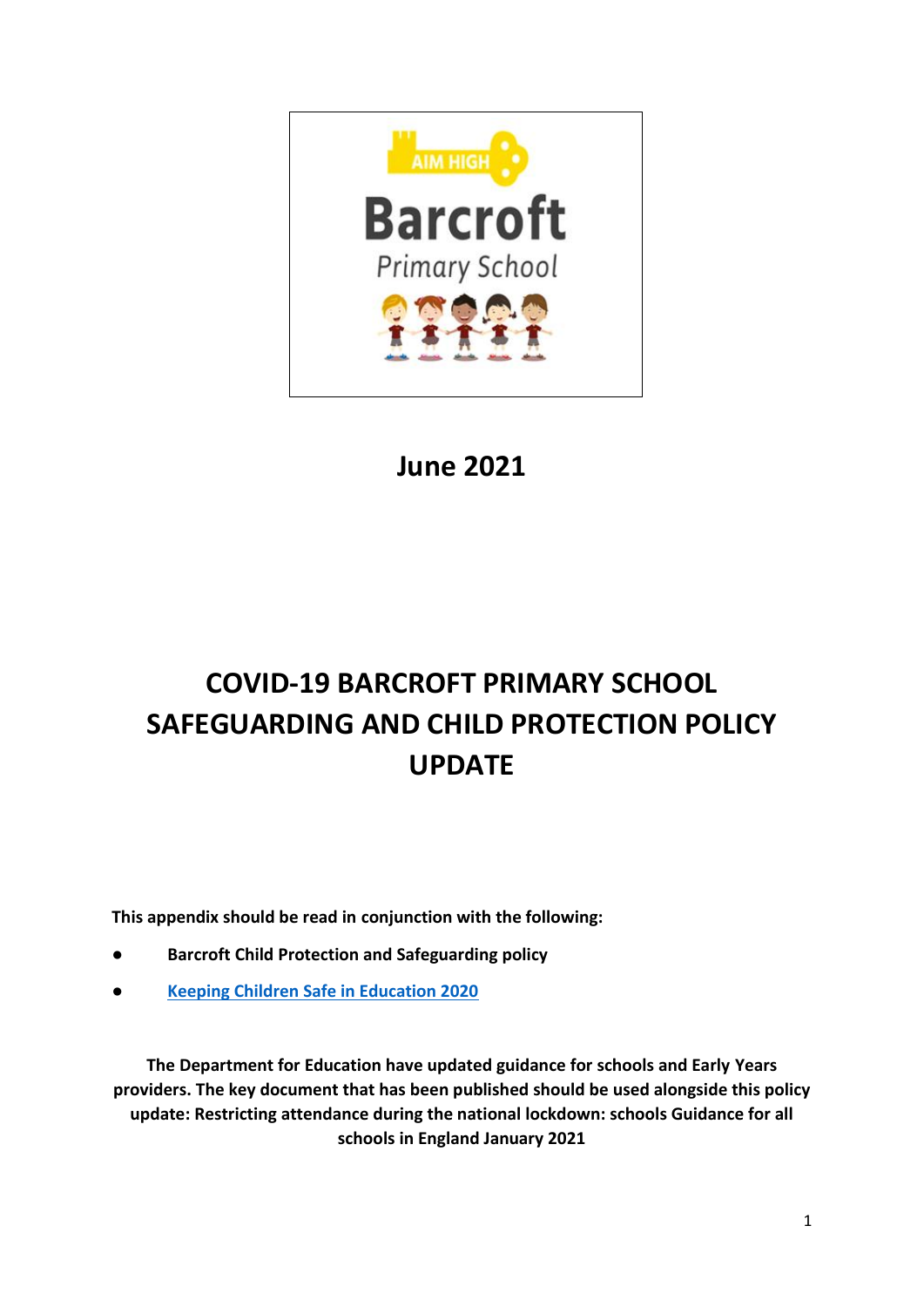| Contents:-                                          | Page |
|-----------------------------------------------------|------|
| <b>Walsall Safeguarding Partnership</b>             | 3    |
| <b>Purpose</b>                                      | 3    |
| Vulnerable children and you people                  | 3    |
| Procedures for managing child concerns              | 4    |
| <b>Attendance and monitoring</b>                    | 4    |
| <b>Children learning remotely and Online Safety</b> | 5    |
| Role of Designated Safeguarding Lead/Deputy DSL     | 6    |
| Concerns about an adult                             | 7    |
| Safer recruitment                                   | 7    |
| <b>Volunteers</b>                                   | 8    |
| <b>Mental health</b>                                | 8    |
| Peer on peer abuse                                  | 9    |
| <b>Domestic abuse</b>                               | 9    |
| Key Contacts for Safeguarding and Child Protection  | 9    |
| <b>Helpline numbers</b>                             | 9    |
| Links to associated school policies and procedures  | 10   |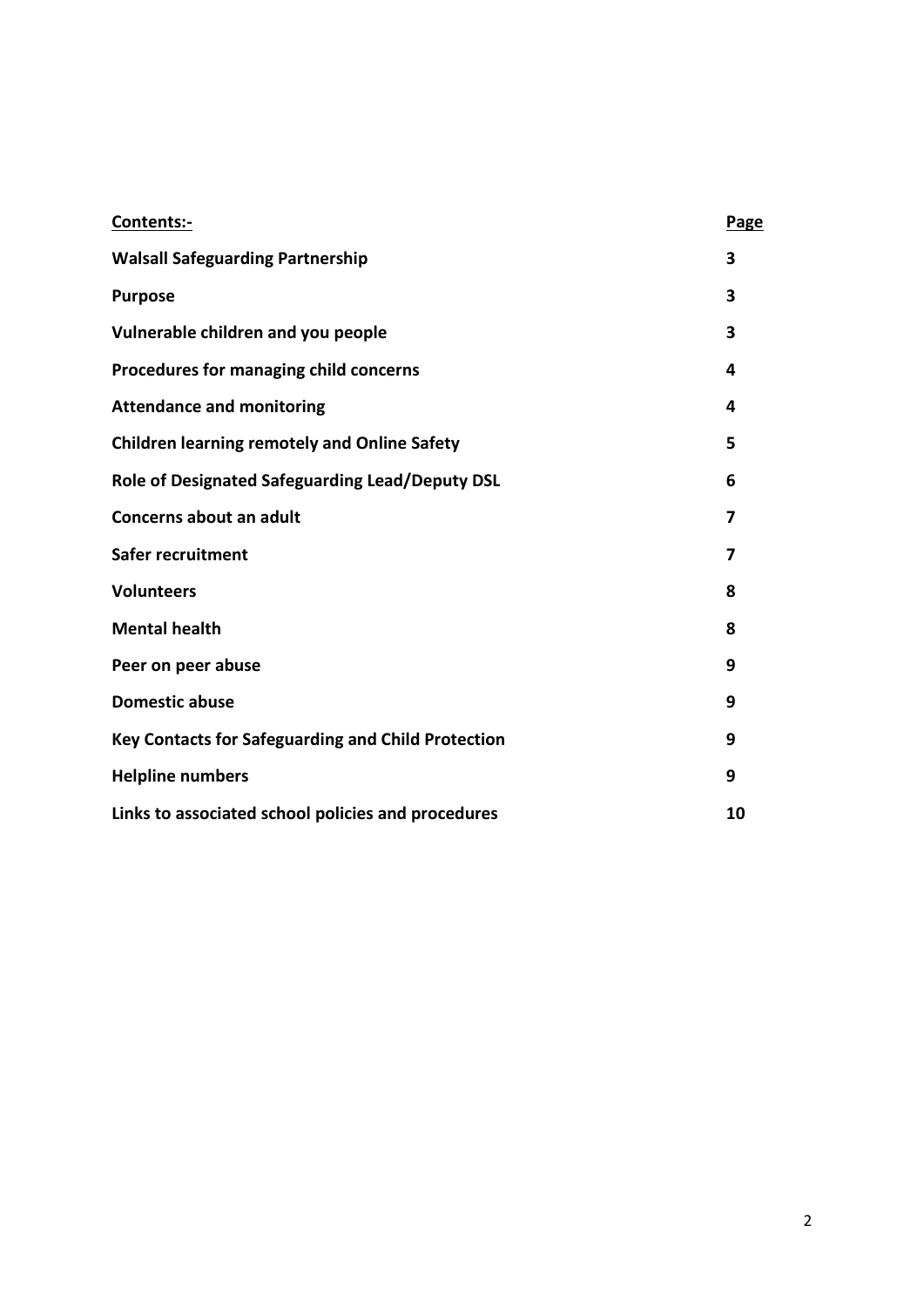# **Walsall Safeguarding Partnership**

Walsall Safeguarding Partnership continue to provide in informed and effective leadership. As a reminder, they would like to reiterate the Government and NHS guidelines about maintaining good hygiene: only go outside for food, health reasons or essential work, and stay two metres away from other people outside of your household.

On 5th January 2021 England entered a further period of lockdown measure and this document outlines schools responsibilities in relation to this, this does not replace our schools wider Child Protection and Safeguarding policy.

# **Purpose**

Safeguarding and promoting the welfare of children remains *everyone's responsibility*. Consequently, everyone who comes into contact with our children, whether it is those in our settings during this period of lockdown or those students learning remotely, has a role to play in safeguarding and child protection. In doing so, all staff and volunteers should make sure their approach is child centred. This means that they should consider, at all times, *what is in the best interests of the child.*

#### **Vulnerable children and young people**

Vulnerable children and young people include those who:

- are assessed as being in need under section 17 of the Children Act 1989, including children and young people who have a child in need plan, a child protection plan or who are a looked-after child;
- have an education, health and care (EHC) plan;
- have been identified as otherwise vulnerable by educational providers or local authorities (including children's social care services), and who could therefore benefit from continued full-time attendance, this might include:
	- children and young people on the edge of receiving support from children's social care services or in the process of being referred to children's services
	- adopted children or children on a special guardianship order
	- those at risk of becoming NEET ('not in employment, education or training')
	- those living in temporary accommodation
	- those who are young carers
	- those who may have difficulty engaging with remote education at home (for example due to a lack of devices or quiet space to study)
	- care leavers
	- others at the provider and local authority's discretion including pupils and students who need to attend to receive support or manage risks to their mental health.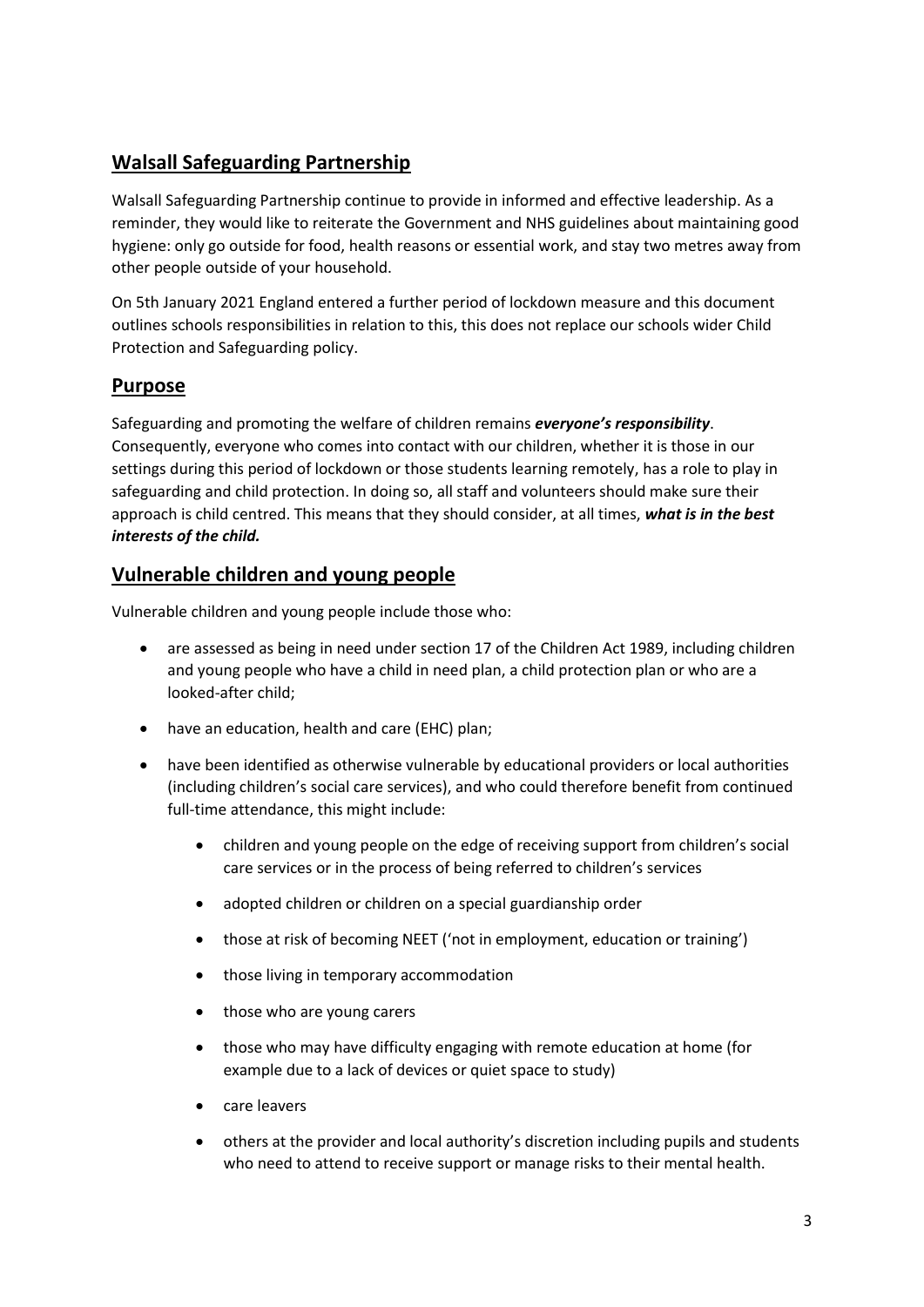Eligibility for free school meals in and of itself is not a determining factor in assessing vulnerability.

Senior leaders, especially our Designated Safeguarding Lead (and deputy) know who our most vulnerable children are. They have the flexibility to offer a place to those on the edge of receiving children's social care support.

Barcroft will continue to work with and support children's social workers to help protect vulnerable children. This includes working with and supporting children's social workers and the Local Authority Virtual School Lead [Lorraine.thompson@walsall.gov.uk](mailto:Lorraine.thompson@walsall.gov.uk) for children who are looked after and previously looked after. The lead person for this will in school will be Miss Sasaru.

There is an expectation that vulnerable children who have a social worker will attend an education setting, so long as they do not have underlying health conditions that put them at increased risk. In circumstances where a parent/carer does not want to bring their child to school, their child is considered vulnerable, the social worker and school safeguarding officer will explore the reasons for this directly with the parent/carer.

Where parents are concerned about the risk of the child contracting COVID19, staff at Barcroft or the social worker will talk through these anxieties with the parent/carer following the advice set out by Public Health England/Public Health Walsall.

Barcroft will encourage our vulnerable children and young people to attend a school.

#### **Procedures for managing child concerns**

Despite the emergency nature of the current situation everyone in school has a role of recognising and responding to potential indicators of abuse and neglect, all action should be taken by those with statutory powers to help the child. Early contact and close liaison with such agencies are therefore regarded as essential by our school.

Our Designated Safeguarding Lead (DSL) is responsible for ensuring that children are identified, and the appropriate agency involved if there are actual or suspected cases of child abuse by adults, parents, or any other adult.

Our Designated Safeguarding Lead will attend any reviews called by the Local Authority by video calls or other means of social distancing and may call on appropriate members of staff for reports.

#### **Attendance and monitoring**

Vulnerable pupils and children of critical workers can attend school. Clinically extremely vulnerable pupils are advised not to attend school.

We will work with partners to encourage the pupil to attend school, particularly where the social worker agrees that the child or young person's attendance would be appropriate.

We will continue to record attendance as normal.

We will complete safe and well checks for those vulnerable pupils that are not attending regularly through phone calls and a socially distance home visit if needed.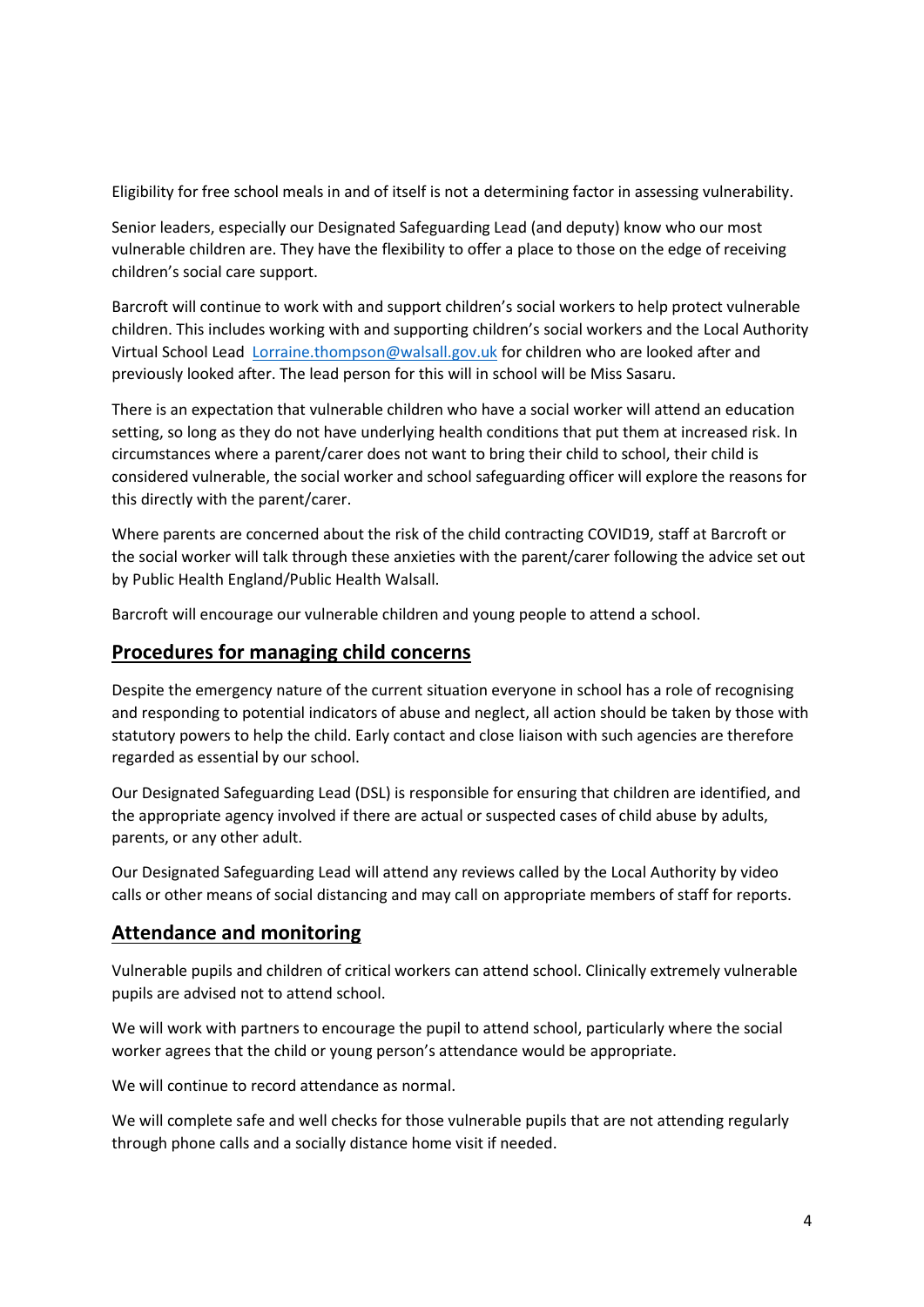Our schools DSL and leadership team are best placed in determining the frequency of safe and well checks based on a pupil's risk rating.

We will use the following code's for recording attendance:-

**C** Leave of absence authorised by the school where a pupil is:

A vulnerable child whose parents have chosen not to send their child to school. The parent "should let the school know that the pupil will not be attending", and the DfE "expects schools and colleges to grant such applications for leave given the exceptional circumstances". This is unless another absence code is more suitable. The child of a critical worker who does not wish to send their child to school, critical worker parents and carers "should let schools know if their child will not be attending".

**X** Any vulnerable child who is shielding, self-isolating or quarantining.

Pupils that are not expected to be in school due to the national lockdown restrictions.

To support the above, we will, when communicating with parents and carers, confirm emergency contact numbers are correct and ask for any additional emergency contact numbers where they are available.

# **Children learning remotely and Online Safety**

Staff in our school Teachers understand how to maintain effective safeguarding arrangements whilst also providing high-quality remote education and supporting pupil wellbeing.

There are clear safeguarding protocols in place to ensure pupils are safe during remote education. It is essential to have and communicate clear reporting routes so that children, teachers, parents and carers can raise any safeguarding concerns in relation to remote education.

Our procedures for ensuring safety are developed alongside Government guidance [Safeguarding and](https://www.gov.uk/guidance/safeguarding-and-remote-education-during-coronavirus-covid-19)  [remote education during coronavirus \(COVID-19\)](https://www.gov.uk/guidance/safeguarding-and-remote-education-during-coronavirus-covid-19)

When we provide remote education using live streaming and pre-recorded videos, teachers understand how to keep children safe whilst they are online alongside Government guidance [Teaching online safety in schools.](https://www.gov.uk/government/publications/teaching-online-safety-in-schools) Barcroft will ensure any use of online learning tools and systems is in line with privacy and data protection/GDPR requirements.

Online teaching will follow the same principles as set out in our Code of Conduct/Staff Behaviour policy.

Below are some things we consider if there are virtual lessons, especially where webcams are involved:

- Two members of staff will be present for any group meetings/live lessons.
- Staff and children must wear suitable clothing, as should anyone else in the household.
- Any computers used should be in appropriate areas, for example, not in bedrooms; and the background should be blurred.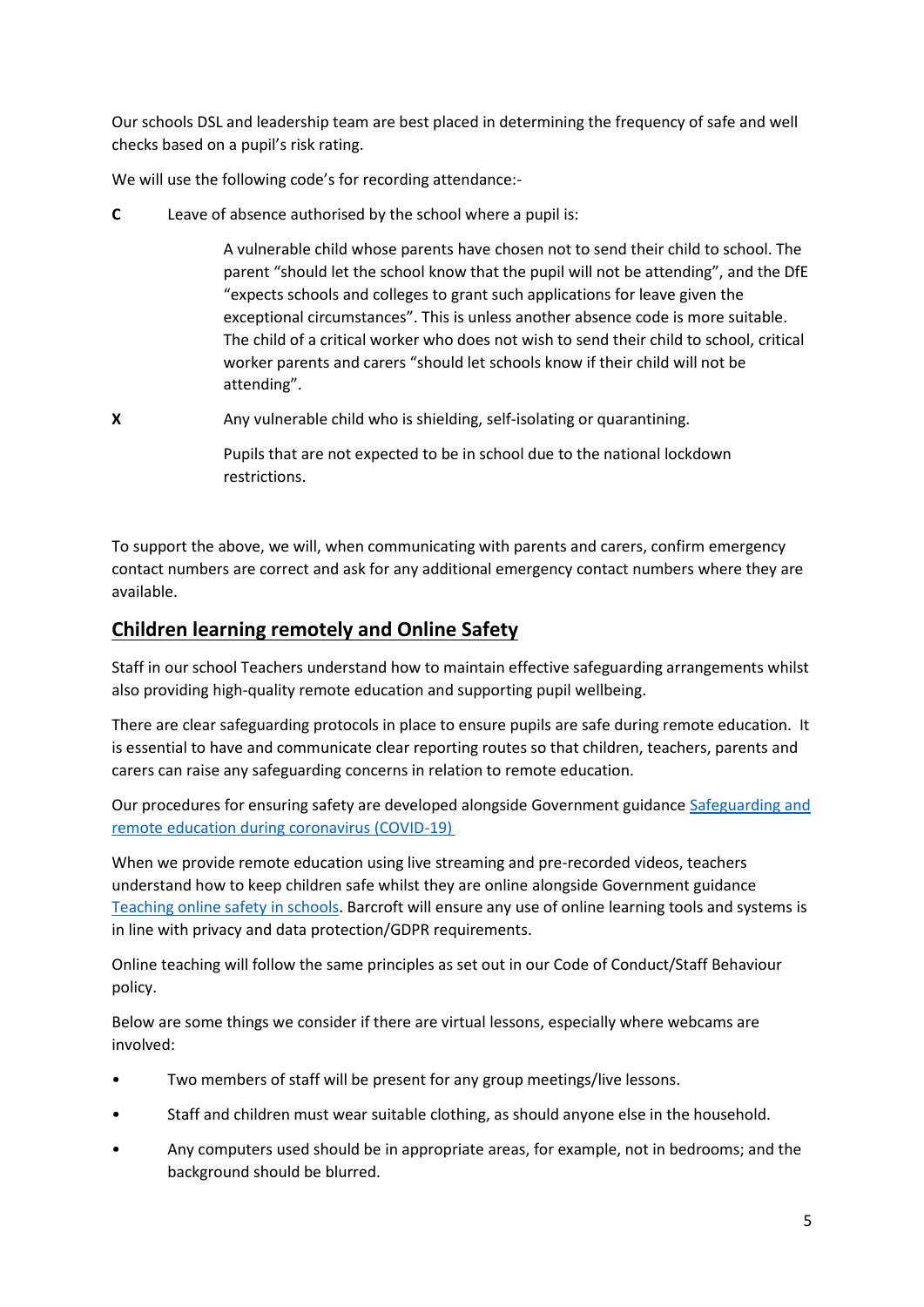- The live class should be recorded so that if any issues were to arise, the video can be reviewed.
- Live classes should be kept to a reasonable length of time, or the streaming may prevent the family 'getting on' with their day.
- Language must be professional and appropriate, including any family members in the background.
- Staff will only use platforms specified by senior managers and approved by our IT network manager / provider to communicate with pupils
- Staff will record, the length, time, date and attendance of any sessions held

It is essential that our pupils are safeguarded from potentially harmful and inappropriate communications and online material. As such, our school ensure appropriate procedures, filters and monitoring systems are in place in accordance with the following policies:

- E-Safety
- Remote Learning
- Data Protection

Where pupils are using school equipment at home, the ability to filter access is limited. Filtering will be provided to the extent that is possible within the technological constraints the current crisis allows.

Pupils should be reminded of Internet Safety rules and parents will be expected to manage their children's safety whilst at home.

Staff delivering teaching online will listen for any cues that indicate a safeguarding concern and report these to the DSL as soon as possible. These cues might include:

- Comments or questions about child abuse or neglect
- Inadequate supervision at home
- The impact of food poverty
- The health status in a family and any young caring responsibilities children have

Our remote learning process ensures children who are being asked to learn remotely have very clear reporting routes in place so they can raise any concerns whilst online. As well as reporting routes back to the school this will also signpost children to age appropriate practical support from the likes of:

#### [Childline](https://www.childline.org.uk/?utm_source=google&utm_medium=cpc&utm_campaign=UK_GO_S_B_BND_Grant_Childline_Information&utm_term=role_of_childline&gclsrc=aw.ds&&gclid=EAIaIQobChMIlfLRh-ez6AIVRrDtCh1N9QR2EAAYASAAEgLc-vD_BwE&gclsrc=aw.ds) for support

[UK Safer Internet Centre -](https://reportharmfulcontent.com/) to report and remove harmful online content

[CEOP](https://www.ceop.police.uk/safety-centre/) - for advice on making a report about online abuse

Further E-Safety links, advice and guidance can be found on the school website.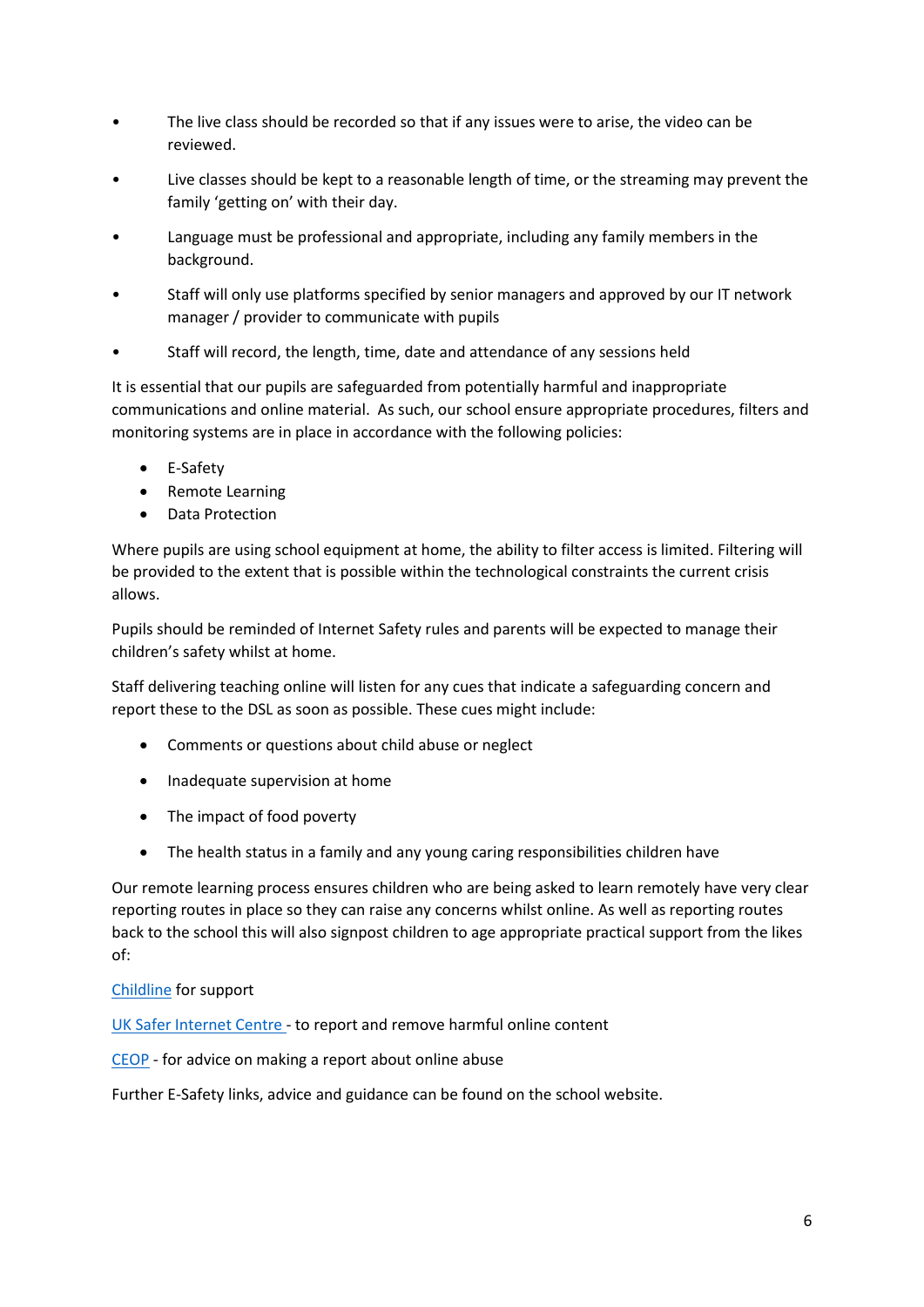# **Role of Designated Safeguarding Lead/Deputy DSL**

The optimal scenario is to have a trained DSL or deputy available on site. Where this is not the case a trained DSL or deputy will be available to be contacted via phone or online video.

Our school knows that whatever the scenario, it is important that all staff and volunteers have access to a trained DSL or deputy. **On each day, staff on site will be made aware of that person is and how to speak to them if the DSL or DDSL is not on site.**

Where a trained DSL or deputy is not on site, in addition to the above, a senior leader will assume responsibility for co-ordinating safeguarding on site and will contact Seona Baker (Child Safeguarding Coordinator) or failing that, contact the Local Authority. The senior leader will liaise with the offsite DSL (or deputy) and as required liaise with children's social workers where they require access to children in need and/or to carry out statutory assessments in school.

# **Concerns about an adult**

Where staff are concerned about an adult working with children in school, they should continue to refer their concern to the head. Concerns about the head should be directed to the Chair of Governors. If any of these people are unavailable due to the Covid-19 context then colleagues must refer the matter to Tina Cooper (LADO) [lado@walsall.gov.uk.](mailto:lado@walsall.gov.uk) The matter will then follow usual safeguarding procedures.

We will continue to follow the legal duty to refer to the DBS anyone who has harmed or poses a risk of harm to a child or vulnerable adult.

We will continue to consider and make referrals to the Teaching Regulation Agency (TRA) as per Government guidance.

During the COVID-19 period all referrals should be made by emailing [Misconduct.Teacher@education.gov.uk](mailto:Misconduct.Teacher@education.gov.uk)

#### **Safeguarding Training and Induction**

All existing school staff have had safeguarding training and have read part 1 of Keeping Children Safe in Education (2020). The DSL will communicate with staff any new local arrangements, so they know what to do if they are worried about a child.

Where new staff are recruited, or new volunteers, they will continue to be provided with a safeguarding induction.

#### **Safer recruitment**

It remains essential that people who are unsuitable are not allowed to enter the children's workforce or gain access to children.

When recruiting new staff, Barcroft will continue to follow the relevant safer recruitment processes for our school, including, as appropriate, relevant sections in part 3 of Keeping Children Safe in Education (2020) (KCSIE).

Where Barcroft are utilising volunteers, we will continue to follow the checking and risk assessment process as set out in paragraphs 167 to 172 of KCSIE. Under no circumstances will a volunteer who has not been checked be left unsupervised or allowed to work in regulated activity.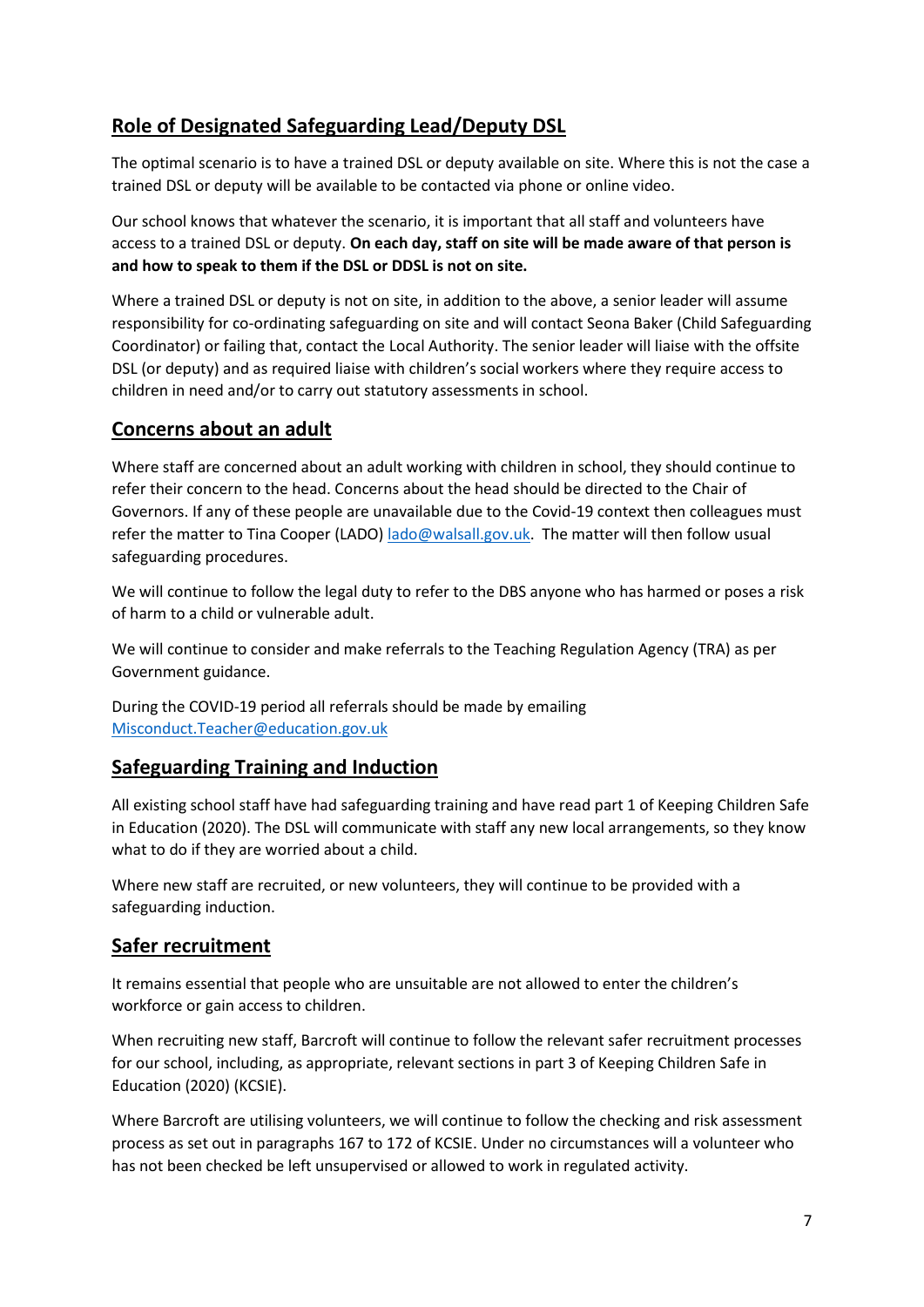Whilst acknowledging the challenge of the pandemic, it is essential from a safeguarding perspective that we are aware, on any given day, which staff/volunteers will be in the school, and that appropriate checks have been carried out, especially for anyone engaging in regulated activity.

As such, we will continue to keep the single central record (SCR) up to date as outlined in Keeping Children Safe in Education 2020.

## **Volunteers**

Barcroft may use volunteers to assist in handing out and securing COVID-19 test kits to students and staff members. Other duties may be required such as building test kits, cleaning down areas and directing people.

Under no circumstances will a volunteer in respect of whom no checks have been obtained be left unsupervised or allowed to work in regulated activity.

Volunteers who, on an unsupervised basis, provide personal care on a one-off basis in school will be in regulated activity. This means that if a volunteer is administrating a COVID-19 test whilst unsupervised, they will be in regulated activity and therefore require an Enhanced DBS with Barred List check.

Existing volunteers in regulated activity do not have to be re-checked if they have already had a DBS check (which includes barred list information).

Supervision must be:

- by a person who is in regulated activity.
- regular and day to day; and
- reasonable in all the circumstances to ensure the protection of children.

In appointing volunteers, the school will follow safer recruitment processes.

#### **Mental Health**

Negative experiences and traumatic life events can affect the mental health of pupils and their parents. Staff are aware of this when considering the setting and expectations of pupils' work where they are learning remotely.

The DfE's guidance on mental health and behaviour in schools sets out how mental health issues can bring about changes in a young person's behaviour or emotional state which can be displayed in a range of different ways, and that can be an indication of an underlying problem. Support for pupils and students in the current circumstances can include existing provision in school (although this may be delivered in different ways, for example over the phone) or from specialist staff or support services. You can read th[e guidance on mental health and behaviour in schools here.](https://www.gov.uk/government/publications/mental-health-and-behaviour-in-schools--2)

Staff and safeguarding policies are aligned to Government guidance:-

[Mental health related to the Covid-19](https://www.gov.uk/government/publications/covid-19-guidance-for-the-public-on-mental-health-and-wellbeing/guidance-for-the-public-on-the-mental-health-and-wellbeing-aspects-of-coronavirus-covid-19) 

[Mentally Healthy Schools](https://www.mentallyhealthyschools.org.uk/media/1960/coronavirus-mental-health-and-wellbeing-resources.pdf?utm_source=newsletter&utm_medium=email&utm_campaign=coronavirus&utm_content=toolkit)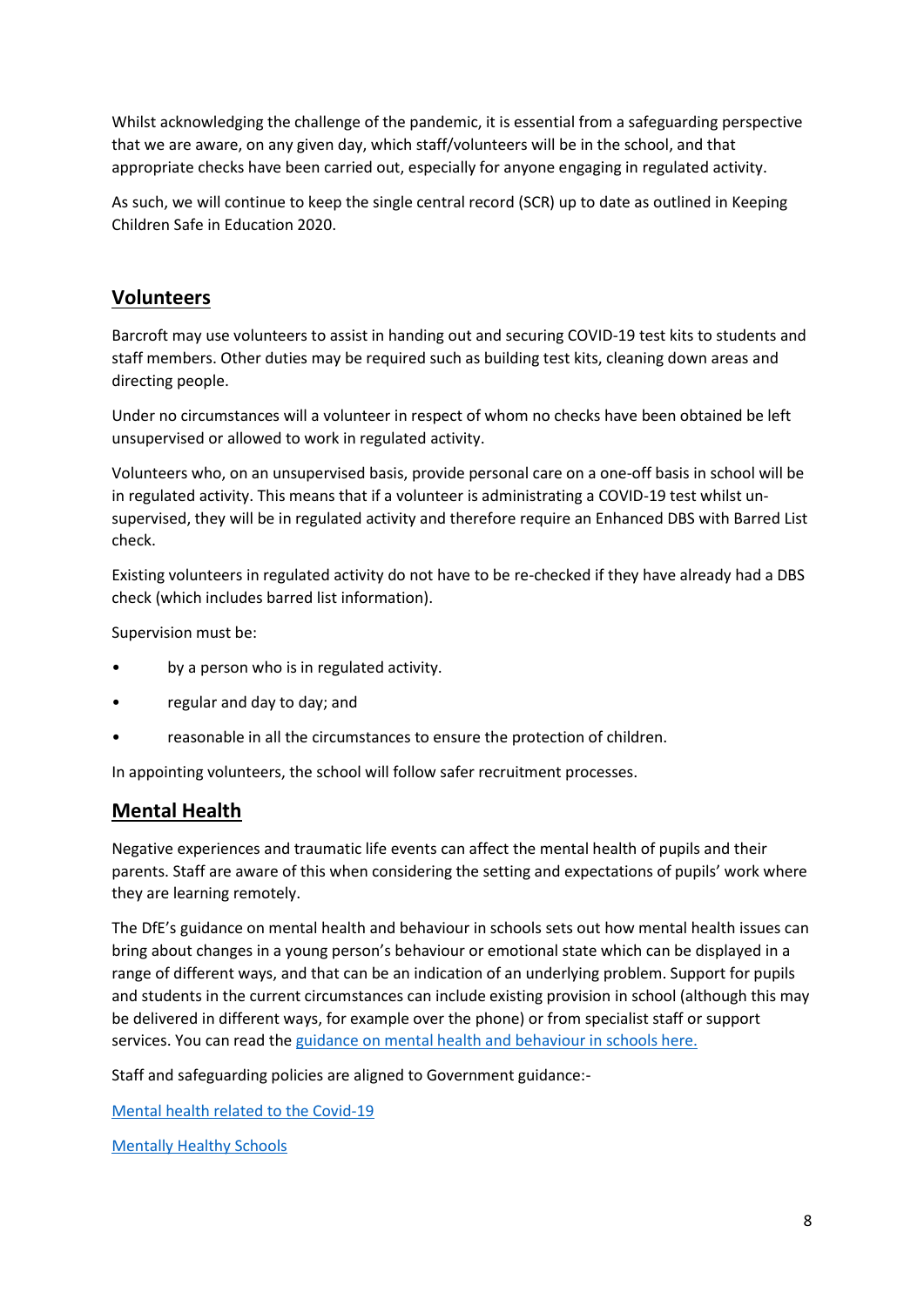## **Peer on Peer Abuse**

Barcroft recognises that during lockdown revised processes may be required for managing any report of such abuse and supporting victims.

Where we receive a report of peer on peer abuse, we will follow the principles as set out in part 5 of KCSIE and of those outlined within of the Child Protection and Safeguarding Policy.

We will listen and work with the young person, parents/carers and any multi-agency partner required to ensure the safety and security of that young person.

#### **Domestic Abuse**

Our school staff are aware and stay alert to domestic abuse, and that the potential for domestic abuse and violence to go unseen is high. We know that many victims will have reduced or limited opportunities to share what is happening to them. We are mindful that some children, whether returning to school, or remaining at home, will have suffered the impact of domestic abuse and we will be vigilant in our professional curiosity and ask those additional questions.

There are a range of resources available to support victims and those working with victims, Walsall Safeguarding Partnership website is being updated regularly and has lots of information o[n domestic](https://go.walsall.gov.uk/walsall-safeguarding-partnership/COVID-19#10884268-domestic-abuse-support)  [abuse](https://go.walsall.gov.uk/walsall-safeguarding-partnership/COVID-19#10884268-domestic-abuse-support) 

## **Key Contacts for Safeguarding and Child Protection**

**Acting Head**: Mr P Drew Contact email: postbox@barcroft.walsall.sch.uk Telephone: 01902 368 132

**Safeguarding Officer: Miss M Sasaru LAC Support Officer: Miss M Sasaru** Contact email: misssasaru@barcroft.walsall.sch.uk

#### **Deputy designated safeguarding lead: Mrs J Roberts Designated LAC: Mrs J Roberts**

#### **Local Authority Designated Officer (LADO): Tina Cooper**

| Contact email: | lado@walsall.gov.uk |
|----------------|---------------------|
| Telephone:     | 07432 422205        |

#### **Local Authority Social (MASH):**

| Contact email: | MASH@walsall.gov.uk                  |
|----------------|--------------------------------------|
| Telephone:     | 0300 555 2866                        |
|                | 0300 555 2836 (out of hours service) |

| <b>Virtual Head:</b> | Lorraine Thompson                |
|----------------------|----------------------------------|
| Contact email:       | Lorraine.thompson@walsall.gov.uk |
| Telephone:           | 07825 860581                     |